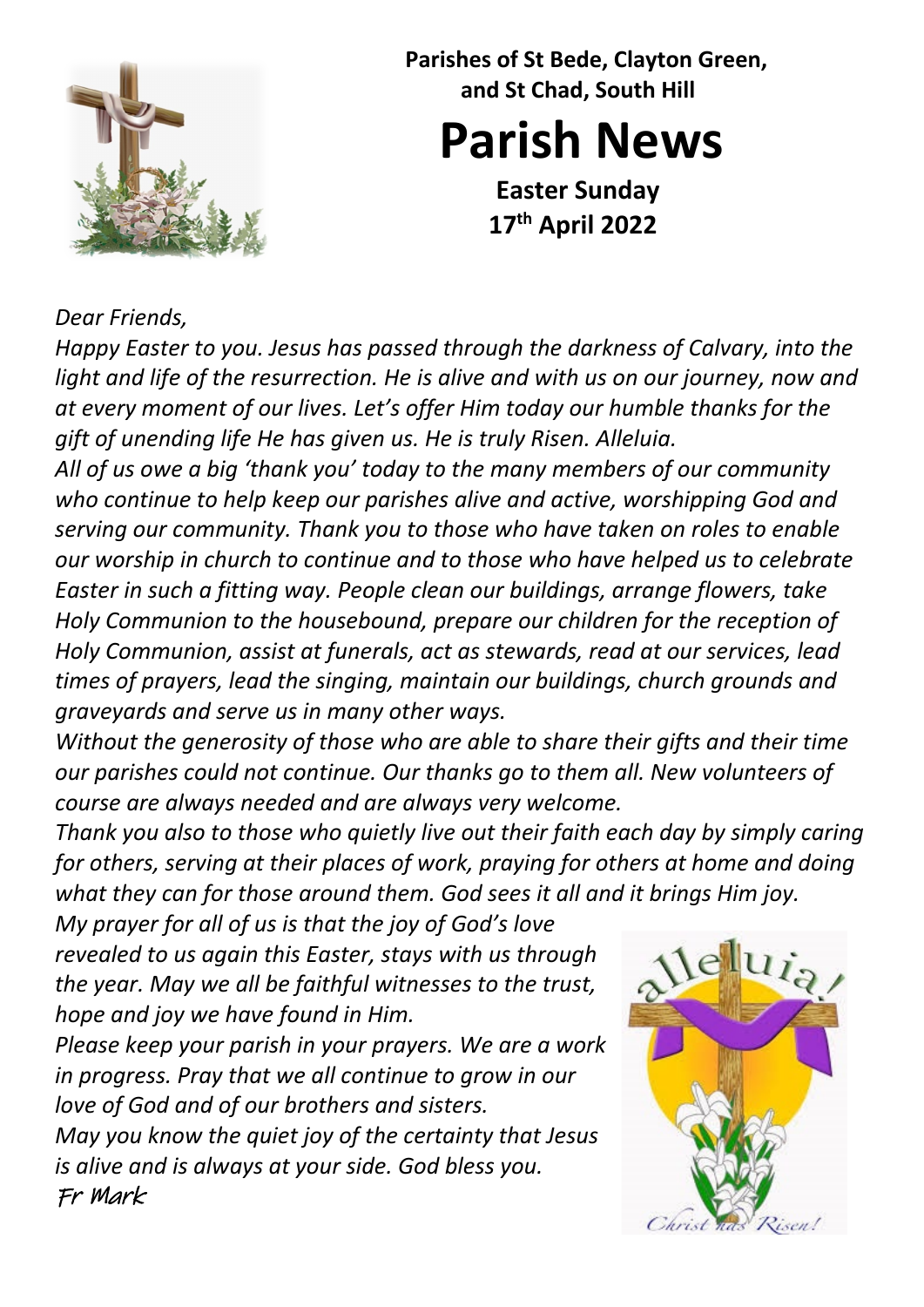**We are hoping to start "Little Church" again at St Chad's.** If you would like to help our children learn more about their faith, please get in touch. You will work as part of a team and will only have to help once a month. Volunteers need to have a parish DBS check. Please let Fr Mark know if you are able to help. If anyone would like to volunteer to be part of our **Little Church team at St Bede's** please get in touch. A few more people to help would be very welcome. Thank you.

**Holy Communion at Home.** If any of our parishioners are not able to attend Mass, please let us know. It may be possible to arrange for you to receive Holy Communion at home each week. Please ring Fr Mark on 01257 460154 if you would like to request Holy Communion at home.

**If any of our Special Ministers of Holy Communion** are able to take Holy Communion to one of the Nursing homes in St Bede's parish, please let us know. Thank you.

We are hoping to put a rota together for Special Ministers of Holy Communion at St Bede's for the weekend Masses. If you have been commissioned as a Special Minister and would like to go on the rota, please let Fr Mark know. Thank you.

## **Thanks for your generosity to our Lenten Appeals.**

We raised £1,187.27 at St Bede's and £695.50 at St Chad's for Ukraine, and £523.25 at St Bede's and at £201.56 St Chad's for the CAFOD Fast Day appeal. Any money donated in our Easter collections will go to the support of your parish. Bills for all of us are increasing. Not everyone will be able to afford to give much to the church at the moment, but if anyone is able to donate to help us cover the costs involved in keeping our churches going, your help is much appreciated. Thank you.

**St Chad's Choir** are looking to recruit a few new members as our numbers have reduced over the past few years. If you would like to join, as a singer or musician, please make your way up the stairs at the back of church to the choir loft before the Sunday Mass where you will be made very welcome.

**The Feast of Divine Mercy. Sunday 24th April 2022** at St. Mary's, Leyland. Arrivals from 2.30pm. Commencing with prayer at 3pm, Exposition of the Blessed Sacrament, Reconciliation, Healing, Benediction and Holy Mass at 5pm. All are welcome. Copies of the Novena of prayer in preparation for the feast are available at the back of church.

> **For ideas to support your child to pray at home this weekend**  please visit<https://cafod.org.uk/Education/Children-s-liturgy> Copies of the pictures for this Sunday are available at the back of church.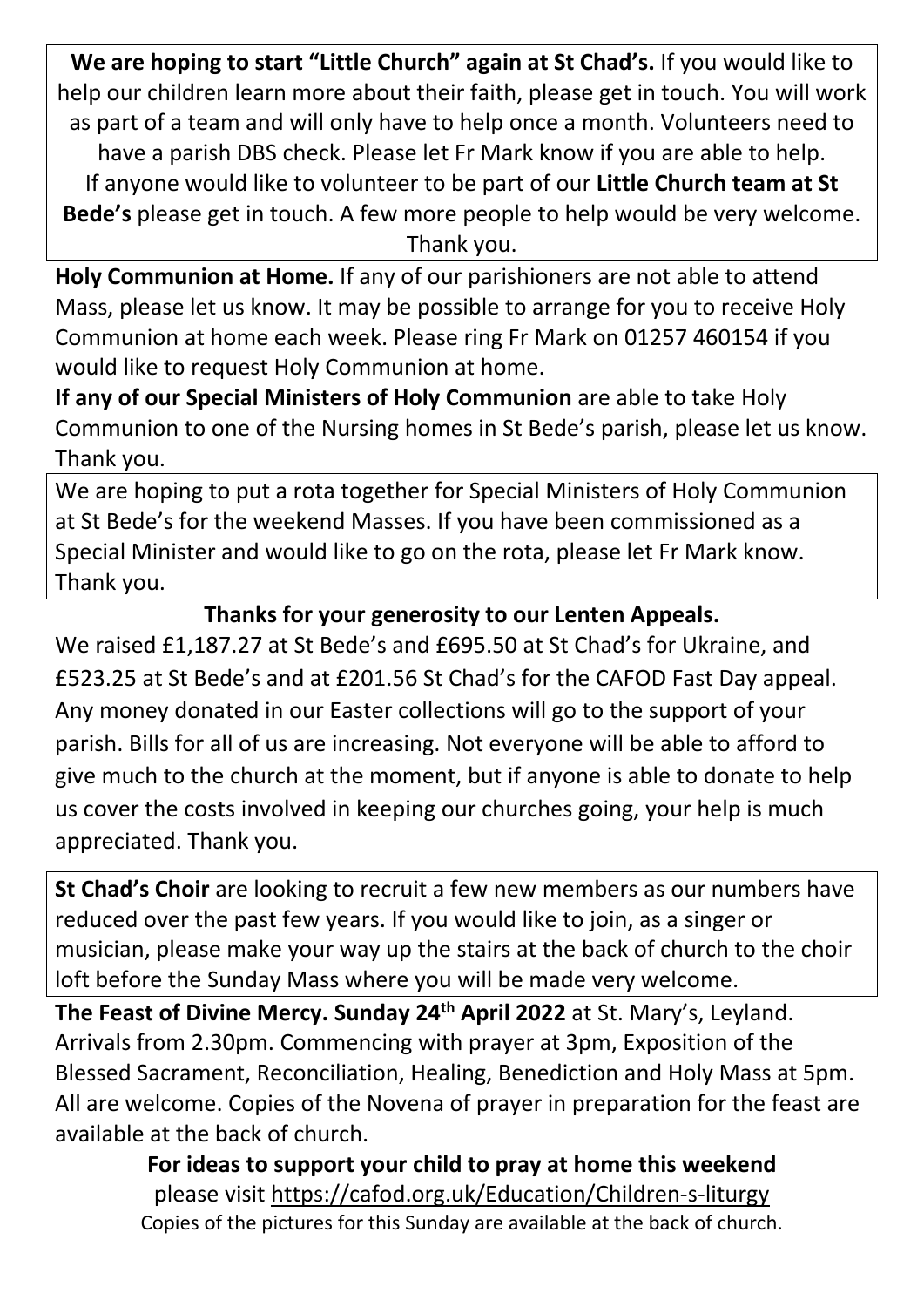**Misso APF Booklets** are available for the back of both churches, for all the Mill Hill Red Box holders and any other parishioners who would like to take one.

**Live Simply.** With the help of CAFOD we are going to look at how our two parish communities can better support those struggling both in our community and abroad, how we can take better care of the world God has given us, and how we can deepen our appreciation of God's gifts in our daily lives. Much of this will build on the many good things that are already being done in our parishes. **Our next meeting will be at St Chad's Parish Centre on Monday 25th April at 7pm.** Everyone who is interested in volunteering or just learning more about the Live Simply scheme is very welcome to come along. Tea and coffee will be served from 6.45pm.

**We have received this request from a member of our parish this week.** Dear Friends, I am a director of Epiphany Trust local charity and we have worked in Romania for over 30 years. We are currently supporting Ukrainian refugees throughout Romania and I was there last week. We are currently supporting a family in Romania who have fled from Kharkiv who wish to get to the UK. They are a lovely couple in their 60s with a daughter in her 30s who is severely disabled (acquired brain injury). We as a charity are happy to support in whatever capacity we can, be it financial, translation, medical support etc. but we are struggling to find suitable accommodation with the required accessibility, be it downstairs accommodation or a stair lift etc in place. If you think you may be able to help this family by offering accommodation, please get in touch. 07947 234480 [sharon@epiphany.org.uk.](mailto:sharon@epiphany.org.uk) With thanks, Sharon

## **St Bede's Parish Office.**

The parish office will be closed on Wednesday 4th May for staff annual leave and will reopening on Tuesday 24<sup>th</sup> May. Please be patient with us if it takes a day or two to respond to your enquiries. For all requests and enquiries you can contact Fr Mark on 01257 460154

or by either parish e-mail address. Thank you.

**Please pray for our sick and housebound parishioners**

Syd Newton, George Morris, Peter Deacon, Amy Greenhalgh, Margaret Gray, Thomas Hesse, Ray Briant, Eileen Farnworth, Robert Rainford, Brenda Wrightson, Maria Reynolds, Eileen Ainscough, Tony Miller, Tony Morris, Elizabeth Cook, Helen Witte, Gabrielle Myerscough, Connie Foy, Katherine Yates, Marie Coleman, Anna Howard, Jenny Campbell, Hazel Melling, Virginia Hayton-Weed, Lawrence Eccles, Mary Hiccox and the residents of Highcliffe, Greenways, Brookside, Meadow Bank Nursing Homes and Brookhaven.